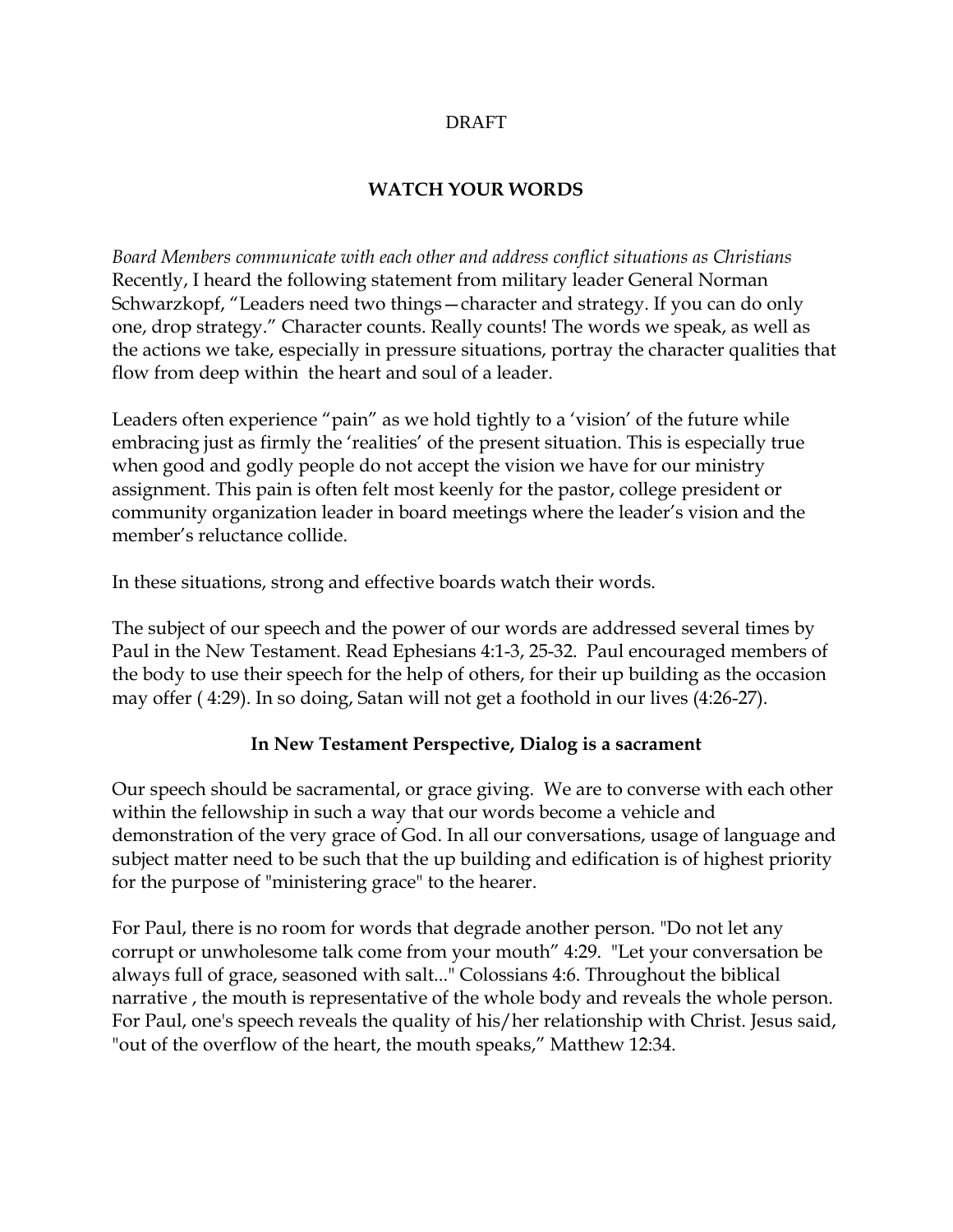We are not talking about a technique, but an attitude. Ways of thinking and speaking to others that communicate:

I need you *(you have gifts and strengths that I don't have to affirm, disciple, correct and up build).* I love you *(you are my brother/sister in Christ).* I accept you *(you are being changed by Christ as I am being changed*). I trust you *(you desire to serve the same Christ as I).* I respect you *(you are different, yet we are one in Christ).* I serve you *(I want to minister grace to you).*

Our speech must go beyond just being motivated by the right attitude, it also must have an intense, intentional focus on our situationally sensitive, and relationally selective choice of words. Speak words that are "helpful in building others up, according to their needs, that it may benefit those who listen" (4:29). There must be a focus beyond one's self, beyond self-serving comments and on the needs of the situation and those that will hear. . Words spoken must focus, they must be on the up-building of others.

### **Our words** *can* **be destructive**

Myron C. Madden states in his book, *The Power to Bless,* that "All who have influence and weight with others have the power to bless and to withhold blessing, to cause to grow or to wither, to help or to hinder, to heal or to hurt."

The writer of this chapter listened recently by phone to a pastor friend who seemed to be in a state of shock and disbelief. He and his wife were enjoying their first pastorate after serving bi-vocationally in ministry for several years. But something happened. His "vision" for the congregation was not accepted, and conflict on other issues emerged. Without being told by the board, his wife discovered that the family insurance payments were not paid at the same time the salary was being withheld. According to him, several board members starting attending other churches. Something went terribly wrong.

Gratefully, he was able to secure his "old" job and his district superintendent placed him in a smaller church closer to his work. Board members, congregation, and parsonage family, individually and collectively were stunned and hurt. The church's witness in the community suffered.

We do not know what went wrong in the pastor/board relationship. However, Swen Walroos, in his book, *Family Communication, discussed* a series of "unfair communication techniques" used with families, techniques that may have been witnessed with in board meetings mentioned above. Walroos discusses the "unfair communication techniques" of silence, ignoring, pouting, sarcasm and ridicule.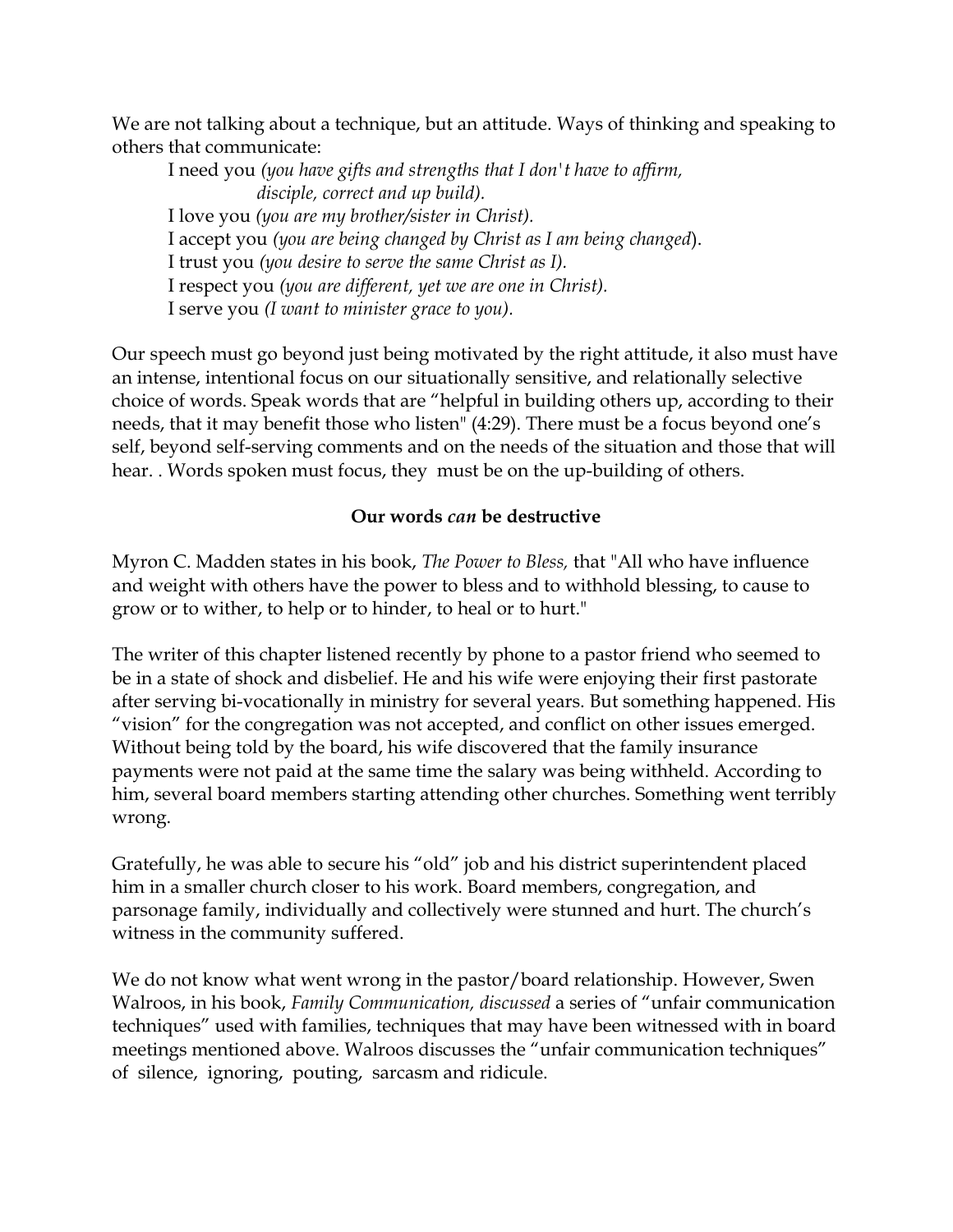He also expresses concern over unfavorable comparison, exposing "dirty linen" in public, blaming the person for something which he cannot help or for which he cannot do anything, intimidating, yelling, exploding, bragging, nagging and whining. That is quite a list! Yet how easy it is to fall into the defensive and ineffective use of these unfair communication techniques.

When tempted to use words in destructive ways, consider the following questions:

- Will what I say build up or tear down the other person?
- Would I say what I am saying directly to the person involved?
- Do I know all the facts? Or am I responding on the basis of half-truths or partial facts?
- Is my response triggered more by emotion than by reason? What is my motive, my intention, the real desire of my response – is it self-centered or Christ honoring?
- Is the issue really deserving of the attention and energy I am giving it?
- Have I tried to accept the feelings of the other person, and understand why the other person feels the way they do?

Sometimes being emotionally honest requires criticism of another in an appropriate manner. Whaloos suggests that for every criticism of another person with whom we differ, find eight reasons to *praise* the person. This "praise to criticism" ratio can work in the home, at work, in the congregation and during board meetings!

Words cannot be superficial. They must be honest. Expressions like "thank you," "I appreciate you," "You were helpful," and "I am grateful for you."

Regarding conflict within the body of Christ, believers are challenged to "…not sin in your anger." Do not let the sun go down while you are still in conflict with another believer, and do not give the devil a foothold" Ephesians 4:26-27*.* Rather, Christians are instructed to be immediate and do not delay in dealing with the conflict. In delaying Satan gets a foothold in our lives...and into the congregation, the board, or any fellowship.

The choice is ours. If we are intentional, our words can be filled with blessings, encouragement and praise giving honor and witness to the marvelous grace of God. Or, if we are not careful, our words can be destructive to the fellowship of faith and even tarnish the testimony of the church to our communities.

# **Our speech must be devotional (Spirit-inspired)**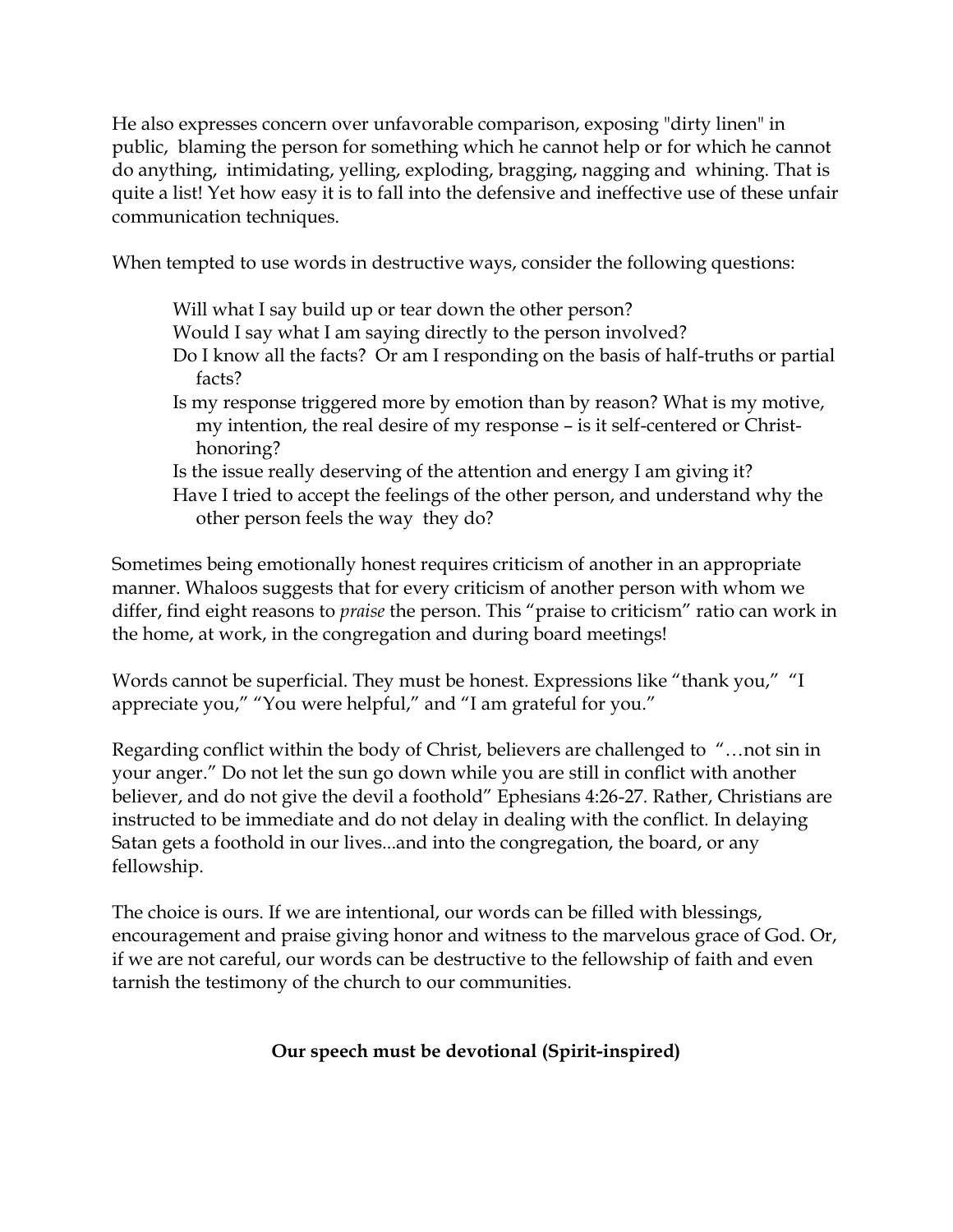We grieve God when we tear others down and we don't deal with our conflict in a mature, Christ-like manner (Ephesians 4:30) and in ways consistent with the holiness testimony we profess.

Do Christian Board members relate to their leader and to each other in ways are no different from the ways non-Christians relate to each other in conflict? For Spirit-filled believers serving on boards, we have a fundamentally different mode of operation and function differently in relationships based on Godly speech.

The Spirit of God is deeply concerned about the speech of his people. We are not to speak "unwholesome words" from our mouths. He instructs us to "build up" and to encourage one another. Again, we grieve God when we tear others down and we don't deal with our conflict in ways consistent with the holiness testimony we profess.

The fourth chapter of Ephesians begins with the challenge to walk worthy of our calling as Christians. The characteristics of this challenge for the believer "walking worthy" follows. These guidelines instructive us to be gentle, humble, patient and supportive of each other (v2) through "speaking the truth in love" (4:15). Specific directions are given in Ephesians 4:25-32 on how Christians are to speak truthfully in love to one another. Let us exam some of these principles.

Followers of Christ are to be co-laborers together in the body of Christ (v. 25). The people with whom we work are God's own creation. Because of this fundamental Christian conviction, we can *be honest* with believers; *immediate* in dealing with conflict; *up-building* with our words; and *forgiving*, even when others do not forgive us. Words and deeds done by others to us must never be permitted to create bitterness and resentment within us. By the empowerment of the Holy Spirit we must guard our hearts and be holy in our responses.

When we ignore our "family" relationship in Christ and treat those with whom we work as a "means to an end, "or to be manipulated for our purposes, Satan gets a "foothold" into the Christian community. The enemy of our soul laughs at unresolved conflict, which divides the fellowship of the faithful.

The resolution of conflict among Christians is an opportunity to bring glory and honor to God. Our words are to be channels of God's grace to others (Ephesians 4:30). God's forgiveness frees us to take the initiative in forgiving those who hurt us. When we do not live together by these guidelines as a Christian community, the Spirit of God is grieved (Ephesians 4:30a) and our collective witness to the world suffers.

In reviewing Ephesians 4:25-32, we as leaders see more clearly the means by which to "maintain the unity of the Spirit through the bond of peace," and, in so doing, walk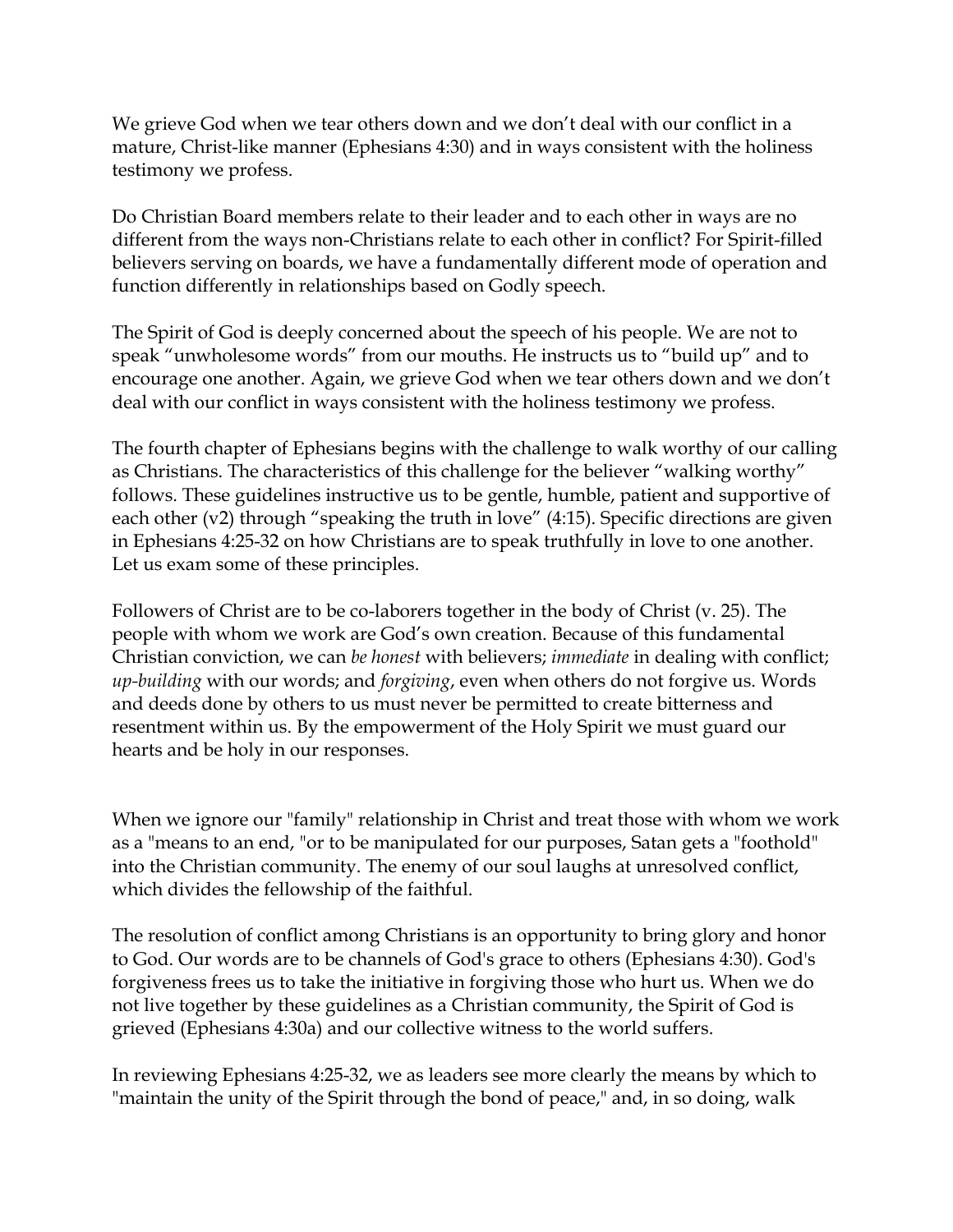(lead) worthy of our calling as leaders. Leaders translate their holiness testimony to a lifestyle of wholly *leading*.

The opening verses of the following chapter (Ephesians 5:1-2 NIV) challenges us to: "Be imitators of God, therefore, as dearly loved children and live a life of love, just as Christ loved us and gave himself up for us as a fragrant offering and sacrifice to God. We can sacrificially live and *lead* with "a life of love, just as Christ loved us" through being "filled with the Spirit, speaking to one another with psalms, hymns, and spiritual songs, singing and making music in our hearts to the Lord, always giving thanks to God the Father for everything, in the name of our Lord Jesus Christ and submitting to one another out of reverence for Christ" (see Ephesians 5:18b-21).

# **Talking Past Each Other**

A friend of mine once had a very vivid dream of traveling to an inner city and finding that he was witnessing a violent argument in a convenient store. He discovered that the argument was between a man from the inner city and another man who was not from the inner city. Each side believed very intently in what they were passionately debating.

The startling conclusion of this revealing dream was the person from the inner city declaring to the outsider, "You will never understand, you are not from here."

As my friend told me of this experience he said that he awoke from his dream and reflected upon what he experienced and the meaning of his dream. He said,"I really do not know who was right and who was wrong. I don't even know what should be done in a situation like this." He paused, and then spoke with intense passion, "I really don't know who is right or wrong, but it seems like they were talking right past each other."

How often this scenario is played out in real life. How painful when it happens in local churches, college and community boards. Regardless of where we are or the perspective we bring to the board issue, board members must talk *to* each other. They seek first to understand. Members of strong and effective boards communicate with each other and address conflict situations as Christians.

"And in Him you too are being built together to come a dwelling in which God lives by His Spirit" (Ephesians 2:22). God the Holy Spirit is intensely interested in our "talking" and in our relationships. He will enable us to hear what we should hear, see what we should see, and speak what we should speak. If we believe our words spoken are of vital importance to him, then He can and will speak His very words through us. "If anyone considers himself religious and yet does not keep a tight rein on his tongue, he deceives himself and his religion is worthless." "But the wisdom that comes from